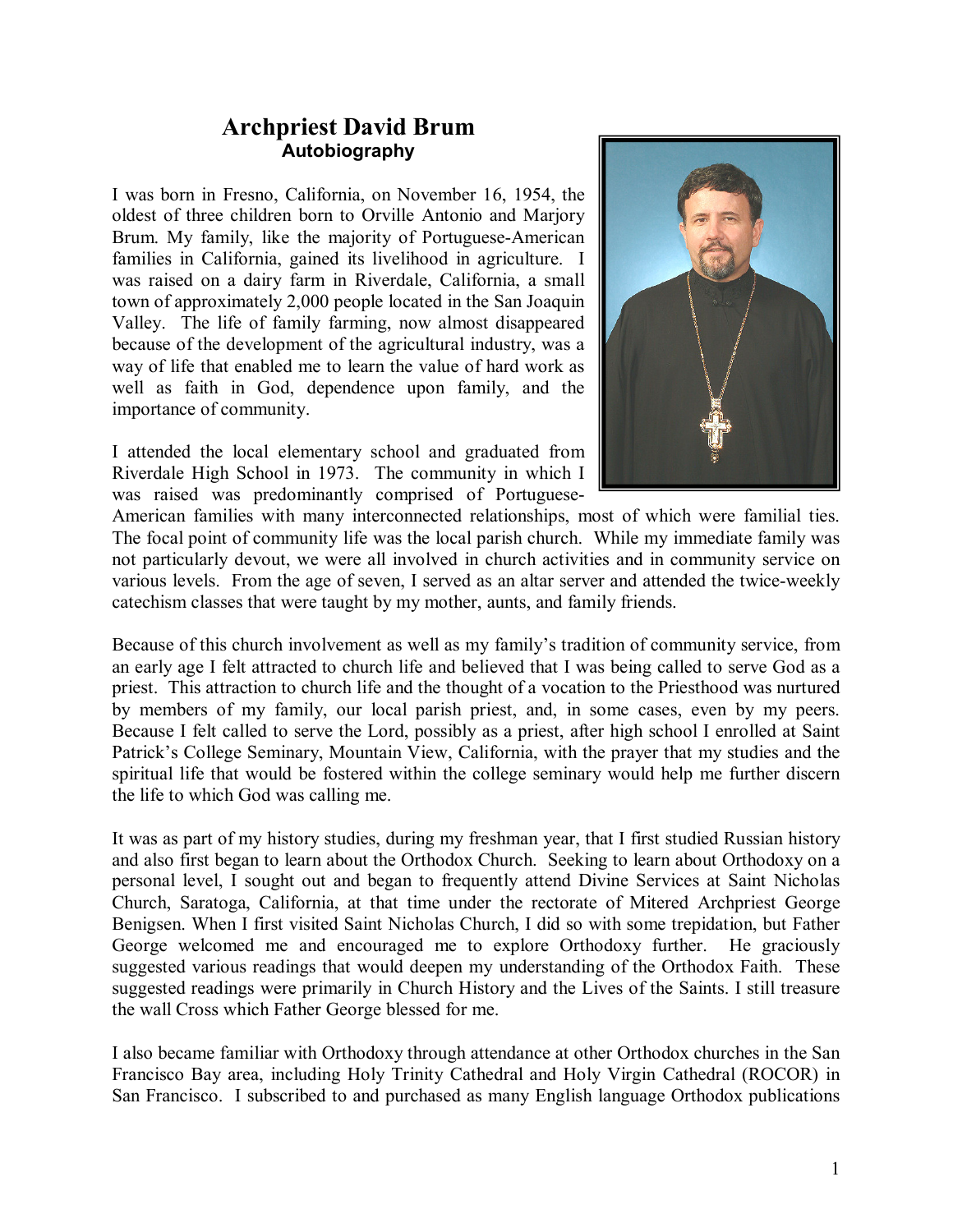as I could find, including The Orthodox Church newspaper. However, in the early 1970's not much was available in English. I also began to read the Church Fathers and tried to integrate what I was learning of Orthodoxy into my regular courses of study.

In 1977, I received a Bachelor of Arts degree in Humanities from Saint Patrick's College Seminary, with history, philosophy, and English literature being my areas of specialized concentration. At that time I decided to continue my theological studies and the path to the Priesthood by entering Saint Patrick's Seminary, Menlo Park, in the fall of 1977.

The priestly formation program at seminary was in flux during the four years I was enrolled as a seminarian. These were still times of change and instability. Great emphasis was placed upon pastoral theology, although we also had the required courses in other areas of theology Nonetheless, I believe my theological preparation was bolstered by the outside reading that I undertook personally because of my exposure to the Orthodox Church, as well as by my continued study of Church History.

I completed the priestly formation program at Saint Patrick's Seminary and the academic work for a Masters in Divinity in 1981, and was ordained to the Roman Catholic Priesthood on September  $19<sup>th</sup>$  of that same year. I had been ordained to the Diaconate in November 1980. My first parish assignment was only fifteen miles from the town in which I had grown up. Four years later, I was assigned as rector of a parish even nearer my hometown that, while united administratively, was ethnically divided. The charge given me by the bishop at that time was to work to restore peace and unity to the community.

During my college years, looking ahead to possible ordination to the Priesthood, I had known that, if I were eventually ordained, I would probably be called upon to minister to the Portuguese-speaking community in California. Although English was the language spoken at home, having grown up in a largely Portuguese community enabled me to speak Portuguese, admittedly poorly. Therefore, I furthered my knowledge of the language by participating in two consecutive intensive Portuguese language summer programs at the University of California, Santa Barbara. This gave me greater ability to converse in Portuguese as well as the confidence to preach and speak publicly. During the fifteen years I was a Roman Catholic priest, I was often called upon to preach at special ethnic celebrations throughout the state and also served for seven years as state chaplain of a Portuguese fraternal organization which provides academic scholarships to college students as one of its principal works.

Since the Roman Church permits a priest to preside at more than one Eucharistic celebration on Sundays in cases of pastoral necessity, it was not unusual for me to frequently celebrate weekly in three languages: English, Spanish, and Portuguese. The first parish in which I served as pastor was a tri-lingual parish. I believe this helped me come to better understand the nuances, both the benefits and the challenges, that exist when various ethnic communities are able to come together and form one larger overall community.

I can only describe my early years as a priest as both challenging and blessed. These years were challenging in the sense that I felt there was still so much to learn but didn't always feel I was being given good counsel or solid mentoring; they were blessed in the sense that I was allowed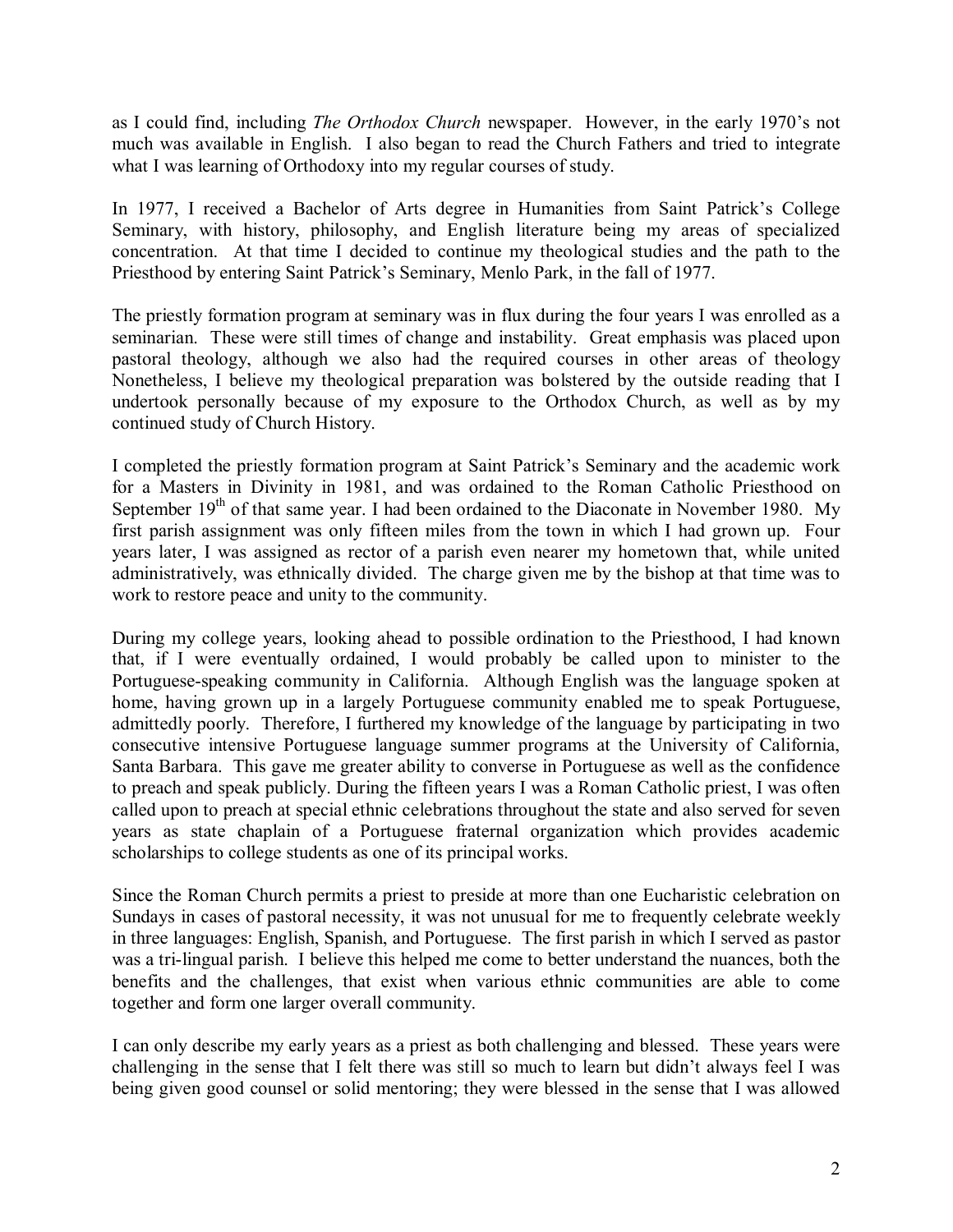to enter people's lives and share with them the Gospel of Jesus Christ. That being said, I constantly felt a tension within myself. I knew that something was amiss in the Roman Church and I felt ill at ease, particularly in regard to the role of the Bishop of Rome. My study of the Fathers and the teachings of the Orthodox Church caused me to question what I had been taught growing up and how I had been instructed during my theological studies. This was during the years that Pope John Paul II was at his highest level of popularity. At that time in was entirely unacceptable to question his role. However, at the time I was afraid to explore the root cause of these tensions within myself, chiefly, I think, because I knew where that exploration would lead and because at that time I didn't feel I was prepared to take the step and leave the Catholic Church.

Having been raised in the Portuguese-American community, knowing that my family and relatives were Roman Catholics and would have a hard time accepting me leaving the Catholic Church (even those who weren't particularly attentive in religious practice identify themselves as such), and having been asked to serve the Portuguese-speaking community specifically because of my language skills, I found it difficult to come to a decision as to how I could leave the Roman Catholic Church, at that time the center of all my relationships, and enter the Orthodox Church.

Even though my questions and doubts regarding Roman Catholicism increased and my commitment to the Roman Church was growing weaker, I continued serving in various parish assignments, as diocesan Director of Vocations, as editor of the Portuguese-language page of the diocesan newspaper, and in various other roles. In 1992, the diocesan bishop asked me to pursue further studies and, in 1995, I completed the academic work and received a degree in canon law (JCL) from the Catholic University of America, Washington, DC. My relationship with Orthodoxy continued while engaged in those studies; I attempted to do my assigned research within the context of Orthodox Church councils. During my time in Washington, I also occasionally attended Divine Services at Saint Nicholas Cathedral.

It can be said that canon law is ecclesiology written in juridical terms. The Church's teaching and self-understanding is expressed in the way it governs itself. And the Roman Catholic Church's ecclesiology is firmly expressed in its canon law, e.g., its canon law codifies the Roman belief that the Bishop of Rome is the universal shepherd who governs each part of the church, in all its aspects and institutions, even above and beyond the authority of the local diocesan bishop. I knew this was not part of the Tradition received from the Apostles and their successors. I knew that this was an historical development within the Roman Church and that it is not faithful to Church Tradition. And so, in a sense, it was my study of canon law that impelled me to respond to the call to the Orthodox Faith that I had felt more than twenty years before. I am almost hesitant to admit that it was my study of canon law, so often and by so many considered to be a necessary evil within the Church, that really gave me the impetus and the conviction to follow what I had known was right for so many years.

After I completed my course of studies in canon law, I returned to the diocese and was assigned to the diocesan tribunal as well as to a small mission parish located in a rural setting. At this time, now having to defend and enforce the canons of the Roman Catholic Church, my feelings and perceptions about Catholicism, based upon years of personal experience and re-enforced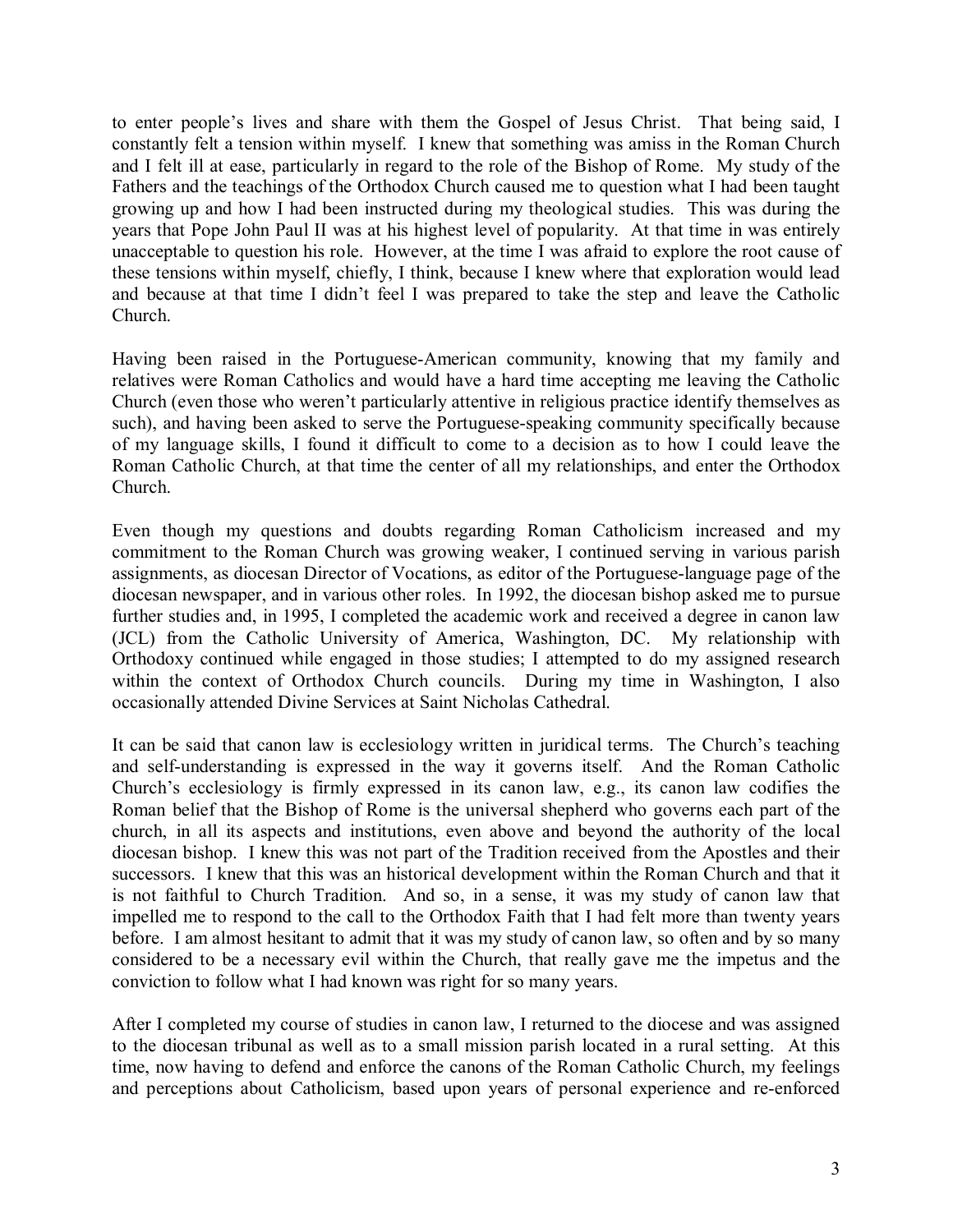through informal and formal study were confirmed. And my deepening understanding of the Orthodox Faith and my growing love and appreciation for the Orthodox Church were increasingly confirmed and strengthened.

Throughout my years of priestly service in the Roman Catholic Church, my interest in Orthodoxy never waned, and I was increasingly convinced that Orthodox Church is the Apostolic Church and that the fullness of the Gospel is proclaimed only by the Orthodox Church. Finally, not knowing where my decision would lead me, now willing to make whatever sacrifices would be necessary, and after much prayer, I decided to petition to be received into The Orthodox Church in America. And I have never looked back.

When I informed my parents that I was going to be received into the Orthodox Church, I recall that my mother told, "We thought you would have done this several years ago." She also observed that, for the most part, for many years, my religious "art" was made up of icons; the church music I listened to was Orthodox liturgical music; and my spirituality and points of religious reference were increasingly Eastern Christian. I was pleasantly surprised that my immediate family was so supportive and understanding.

Throughout my years of study of Orthodoxy, I had read the history of the Greek Orthodox Archdiocese in North America, the Russian Orthodox Church Outside of Russia, and The Orthodox Church in America. I had little exposure to the Greek Archdiocese, but I had attended many Divine Services at Holy Virgin Cathedral, the ROCOR Cathedral on Geary Street in San Francisco. And throughout the years I attended the seminary, on many occasions, before he was canonized, I had prayed at the relics of Archbishop JOHN of Shanghai and San Francisco. However, once I had made the decision to seek entrance into the Orthodox Church, I was aware of that there was still a choice to be made concerning which Church or "jurisdiction" I would approach. As a part of this phase of discernment, I concluded that it was within The Orthodox Church in America that I observed the missionary spirit that I had read about in the lives of Saint Herman, Saint Tikhon, and Saint Innocent. The commitment to this land and its people greatly inspired me and attracted me to the OCA. While I now understand that others also have missionary work as a priority and seek to bring the fullness of Orthodoxy to this continent, it was the history and mission of the OCA that was the deciding factor in my request to be received into the ranks of its clergy.

I was vested as an Orthodox priest by Bishop TIKHON of San Francisco and the West, at the Monastery of Saint John of Shanghai and San Francisco, on the Saturday of the Praises of the Theotokos, 1997. Upon being received, I had anticipated attending one of our Church's seminaries. I was initially told that this would possibly be for a semester or two. However, it was decided that, after being vested, I would be assigned to a parish in order to learn to serve the Divine Services. Therefore, I served briefly at Saint Nicholas Church, Saratoga. This was by Divine Providence, I believe, for Saint Nicholas Church was the church in which I had first come to know and experience Orthodoxy. One might say that my initial call to Orthodoxy took place within that church, some twenty-four years earlier. After learning the basics of serving the Divine Services in Saratoga, I was assigned to Saint Paul the Apostle Church, Las Vegas, Nevada, in July, 1997. In August, 1998, I was transferred to the omophorion of His Eminence Archbishop PETER, and the Diocese of New York and New Jersey, where I was assigned as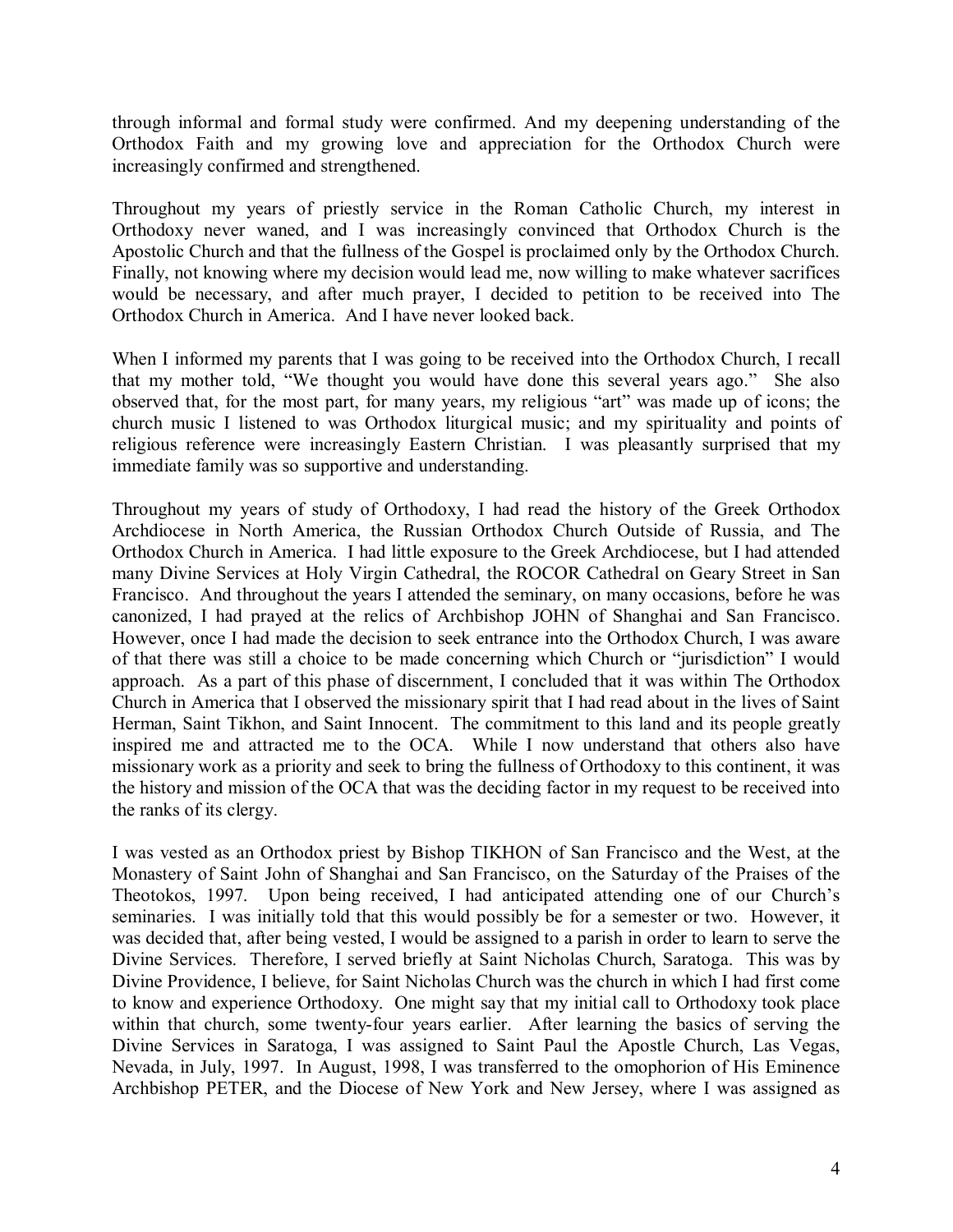Rector of Saint Gregory Palamas Mission, Flemington, New Jersey. During my time at Saint Gregory's, I gained a new appreciation for the hard work and special challenges faced by mission priests. Being new to the Diocese and to New Jersey, it was during this time that I also came to better appreciate the supportive role of clergy brotherhoods.

In 2000, I was appointed as Secretary to Metropolitan THEODOSIUS. I must admit that when I was first approached about this appointment, it came as a surprise to me. The years I served in this position were particularly challenging, as during that period Metropolitan THEODOSIUS was increasingly absent from his office. It was during this time that he also requested and received from the Holy Synod a medical leave-of-absence that lasted for a significant period of time. Although I had hoped to return to parish ministry at the time of Metropolitan THEODOSIUS' retirement, I was reappointed Secretary to the Metropolitan by Metropolitan HERMAN after his election as Metropolitan of All America and Canada in July 2002. During my service as Secretary to the Metropolitan, in addition to working in the Metropolitan's Office and fulfilling those duties, I was assigned various tasks relating to preparations required for meetings of the Holy Synod. I also served on several church committees and commissions, including the Canons and Statute Commission, the Legal Advisory Board, and the Canonization Commission. One of my great joys during my years of service in Syosset was having the opportunity to meet and interact not only with our hierarchs, but also with many priests, deacons, and faithful throughout our Church. I was also blessed to accompany several of our hierarchs on various trips to represent the Orthodox Church in America at special events in the lives of our Sister Churches. This gave me a firsthand experience and a greater understanding and appreciation of the catholicity of the Orthodox Church. I will always be grateful for those opportunities.

By early 2005, serving at the Syosset Chancery was becoming increasingly challenging and spiritually difficult for me. The reasons for this are well known. Having had such positive experiences in parish life, I began to long once again for parish ministry, for contact with people outside the arena of church administration. Therefore, in December 2005, I requested and received a verbal blessing to seek another assignment in order to return to parish ministry. Because of my western roots, I desired an assignment in the Diocese of the West and approached Bishop TIKHON who had indicated that he was willing to receive me back under his omophorion. In July 2006, I was appointed rector of Saints Peter and Paul Church, Phoenix, Arizona. Return to parish life has been a wonderful experience and, by God's Mercy, Saints Peter and Paul Church has experienced growth and continues to grow. Also upon my return to the Diocese of the West, I was elected to the Diocesan Council in October 2006. While I hadn't expected a return to any form of church administration so soon, my membership on the diocesan council has enabled me to experience once again the cooperation, shared commitment, and good will that exist between a diocesan hierarch, his clergy, and faithful on the diocesan level.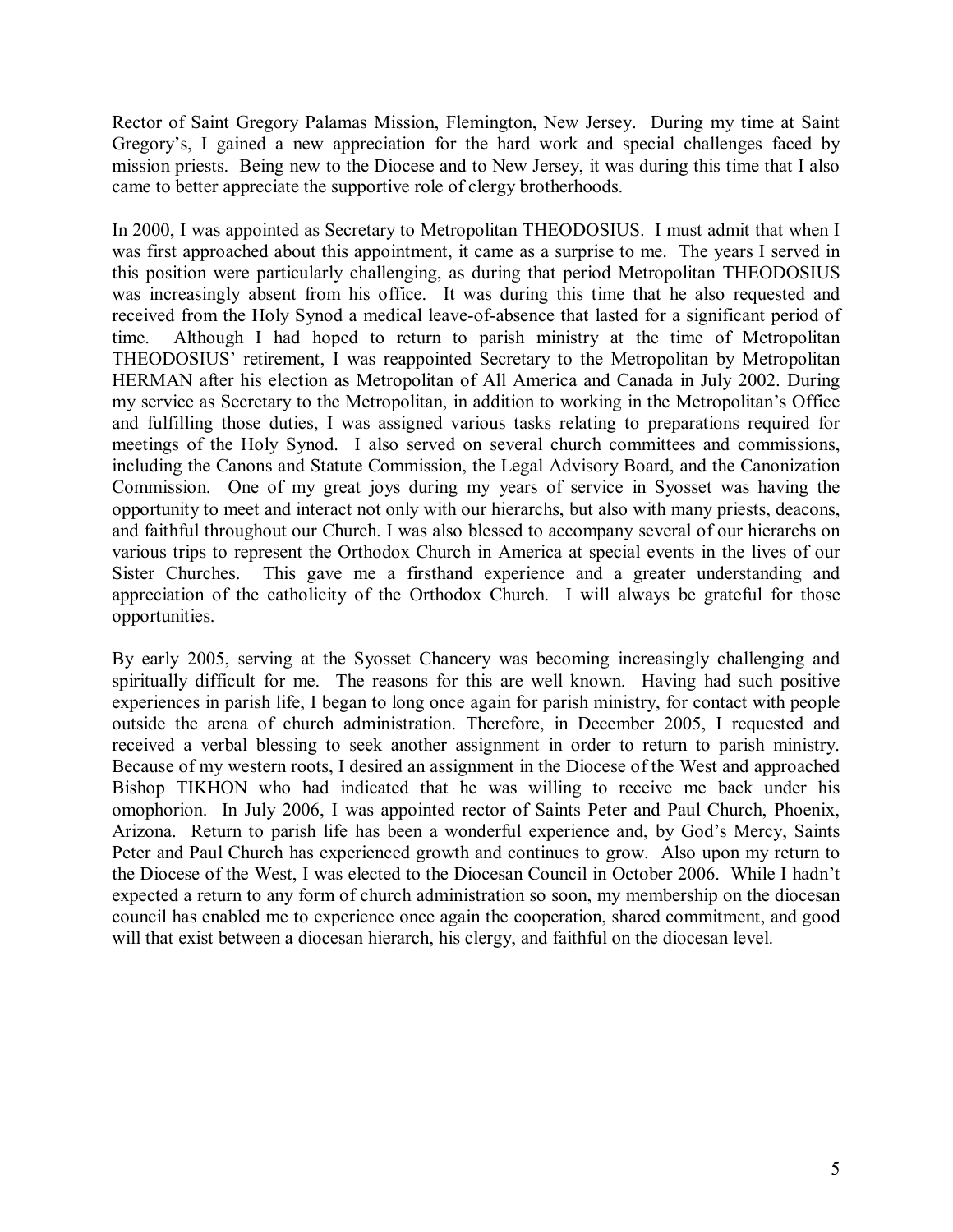#### Archpriest David Brum

Saints Peter and Paul Church 1614 East Monte Vista Road Phoenix, AZ 85006

#### Curriculum Vitae

#### Education

1995 Licentiate in Canon Law Catholic University of America, Washington, DC

> Dissertation: The Participation of the Lay Christian Faithful in Canonically Established Consultative Bodies

- 1981 Master in Divinity Saint Patrick Seminary, Menlo Park, CA
- 1980 Certificate in Pastoral Counseling Saint Patrick Seminary, Menlo Park, CA
- 1977 Bachelor in Humanities / Philosophy Saint Patrick College, Mountain View, CA
- 1973 High School Diploma Riverdale High School, Riverdale, CA

#### Language Proficiency

| Spanish and Portuguese | written/spoken |
|------------------------|----------------|
| Italian                | written        |

#### Pastoral Assignments in The Orthodox Church in America

| $2007$ - present | Coordinator, Audit Committee, Diocese of the West  |
|------------------|----------------------------------------------------|
| $2006$ - present | Member, Diocesan Council, Diocese of the West      |
| $2006$ - present | Rector, Sts Peter and Paul Church, Phoenix, AZ     |
| 2000-2006        | Secretary to the Metropolitan                      |
| 1998-2000        | Rector, St Gregory Palamas Mission, Flemington, NJ |
| 1997-1998        | Assigned Priest, St Paul Church, Las Vegas, NV     |
| 1997             | Attached Priest, St Nicholas Church, Saratoga, CA  |

#### Additional Areas of Service

| 2005             | Preconciliar Commission, 14 <sup>th</sup> All American Council |
|------------------|----------------------------------------------------------------|
| $2003$ - present | Canonization Commission, The Orthodox Church in America        |
| 2003-2006        | Statute Revision Committee, The Orthodox Church in America     |
| 2002             | Preconciliar Commission, 13 <sup>th</sup> All American Council |